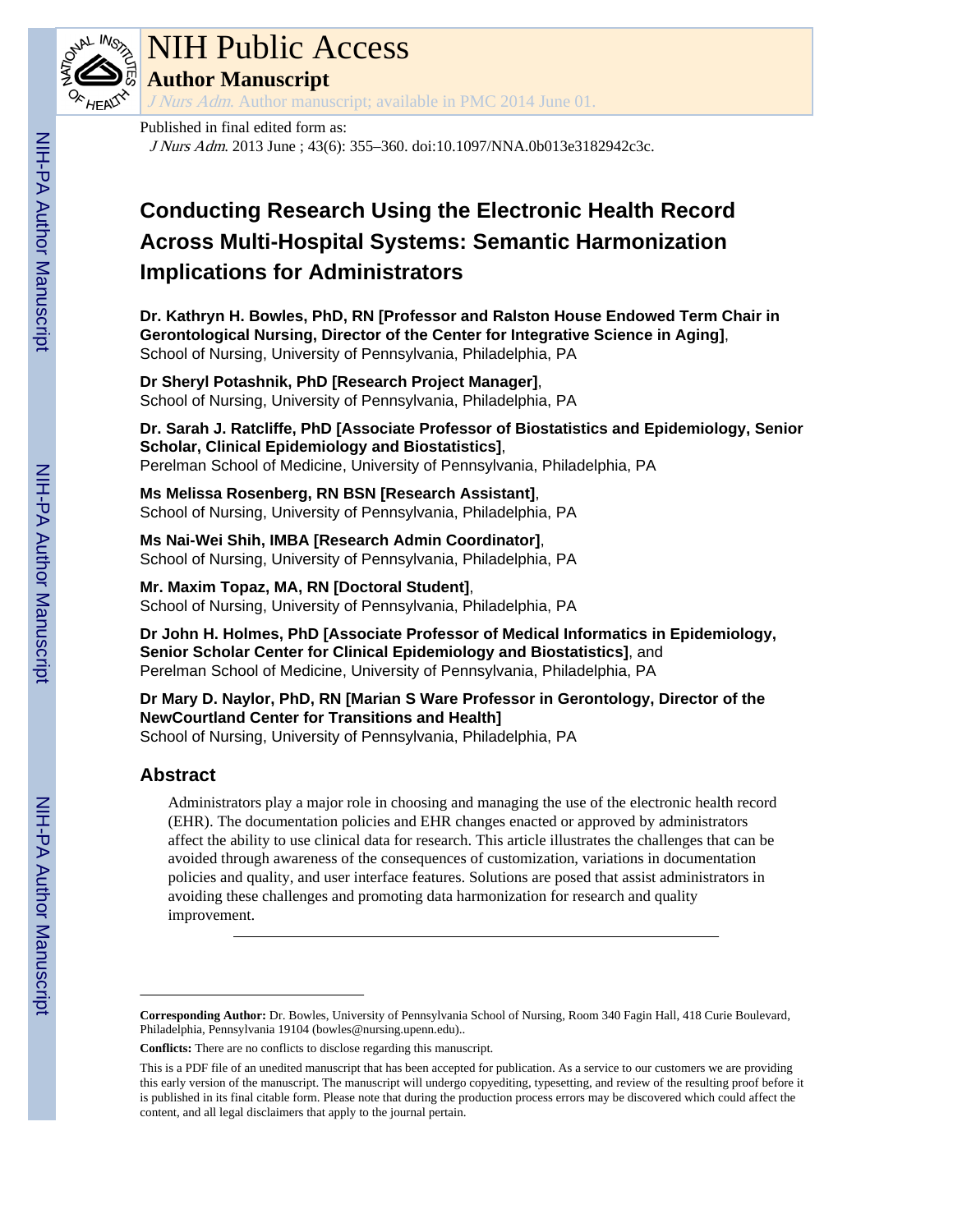Using data elements from the electronic health record (EHR) for purposes beyond clinical documentation, billing, and administration is a rapidly growing practice (1). The increasing number of EHR installations and several recent national policy initiatives have supported this trend. Meaningful use of electronic health information, mandated by the Health Information Technology for Economic and Clinical Health (HITECH) Act, involves using EHR and related technology to improve quality, safety and efficiency of patient care; engage patients and families; improve care coordination; and ensure adequate privacy and security for personal health information (2). Further, the Institute of Medicine proposed a *learning* health system in which we use patient and health care information for research and continuous improvement in health and healthcare (3).

However, we are in the beginning stages of seeing researchers actually use EHR data for studies. Secondary use of data meant for clinical documentation, billing, or administrative purposes presents several challenges including issues around the collection from original sources, storage, aggregation, linkage and transmission of health data (4). In addition, to increase the likelihood of generalizable results, researchers often seek samples from a variety of sites. This requires the merging of data from multiple sources and semantic harmonization may be an issue. Semantic harmonization is the process of combining data from heterogeneous sources into a single clinical system (5). It can occur in one health system or across multiple systems.

The purpose of this article is to describe the challenges, solutions, and implications related to semantic harmonization while conducting research using EHR data from 4 hospitals. The implications and importance of this topic is critical to nurse managers and hospital administrators because they develop and approve documentation and data-use policies and provide strategic guidance to the informatics nurse leaders.

#### **Background**

Our research team is developing a clinical decision support (CDS) system for discharge planning that will assist clinicians to identify patients in need of post-acute referral. Based on seminal patient characteristics, the system will recommend the most appropriate site of care (i.e. home care, skilled nursing facility, etc.) (National Institute of Nursing Research 2RO1-007674). A critical role of CDS is to provide healthcare providers, patients, and caregivers with general and person-specific information, intelligently filtered and organized, to enhance health and healthcare (6). Examples of CDS interventions might include alerts/ reminders, clinical guidelines, order sets, patient data reports and dashboards, documentation templates, diagnostic support, and other tools. Most often, these CDS interventions arise from electronic health record (HER) data that is calculated, synthesized, or analyzed to provide meaningful information to the user at a critical decision point (6,7).

Our study used de-identified data from variables gathered through approximately 1200 nursing admission assessments and ongoing documentation throughout the hospital stay. We used the electronic data elements to create case studies of older adults describing their health status including their socio-demographic, functional, cognitive, physical, mental, emotional, home environment and social support descriptors. Examples of data elements include assessments of caregiver characteristics; medications and medication management; medical conditions, activities of daily living/other functional parameters; and depression, fall, and pressure ulcer risk scores. Interprofessional teams of doctors, nurses, social workers, and physical therapists will evaluate the case studies and based on patient characteristics, determine the need for post-acute referral, and if so, which site is most appropriate to meet their needs. Four separate hospitals, all using an EHR from the same vendor, provided the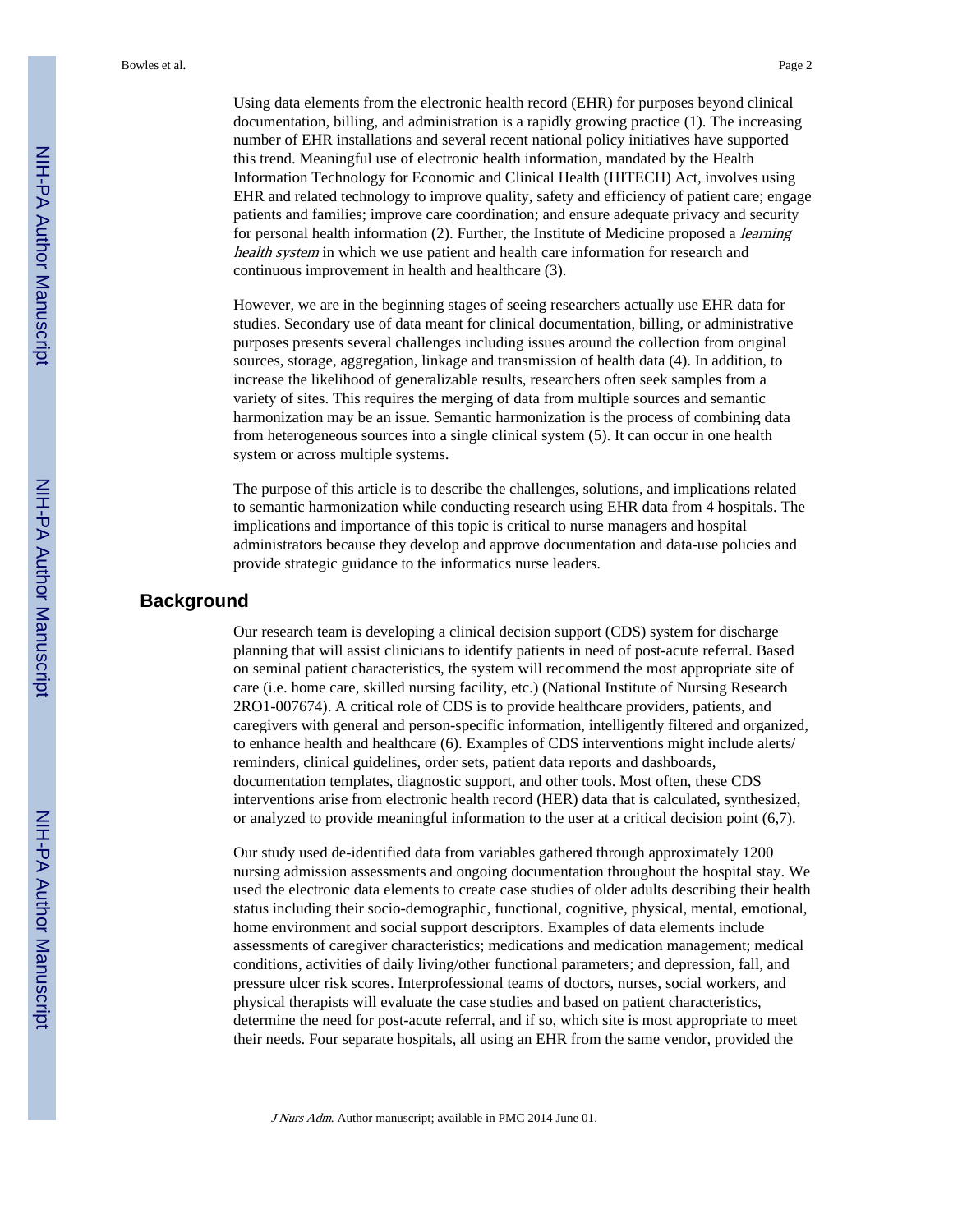data elements used in the case studies. The study was approved by the institutional review board (IRB) of the University of Pennsylvania and the hospital IRB when required.

#### **Challenges to data harmonization**

The realities of doing research across different institutions using the EHR, even when working with sites that have an EHR from the same vendor, are daunting. Numerous issues and questions emerged while conducting this type of research. There are differing versions of the EHR, customizations, variations in documentation policies and quality, and user interface features to contend with. We will provide descriptions and examples of these challenges, followed by a discussion of solutions and implications.

#### **Version control**

Although the EHR at each hospital was from the same vendor, among the 4 hospitals there were 3 different versions of the software in use. Unfortunately, when designing the study there was no discussion of or foresight to ask about various versions because it was assumed that there were commonalities with the same vendor across sites. Differing versions of the software presented a challenge because hospitals using earlier versions did not collect the data elements and related pick list options (the standard list of responses attached/belonging to a particular question) the same way as is present in more recent versions.

#### **Customization**

Commonly, sites make specific customized changes to the EHR based on practicing clinicians' or clinical managers' requests. These customizations may change the standard variable names, pick list values or both, and can occur in multiple ways such as:

**Adding local detailed information to existing choices—**Data on Supplemental Digital Content 1, [http://links.lww.com/JONA/A226,](http://links.lww.com/JONA/A226) illustrates the addition of information about local agencies that patients are discharged to. The original data elements listed in the study ontology column describe generic discharge destinations, such as home with home health services or inpatient rehabilitation facility. Looking across the columns we see the pick list choices no longer match the standard EHR choices. While this may or may not be of value locally, it is not useful information when doing cross-site research and reporting.

**Reversing the wording of pick list options—**One hospital reversed the terms for documenting patient orientation. Instead of documenting *disoriented to* person, place, time, and situation, they changed the word to *oriented to*. This minor change created the opposite meaning of the orientation data element compared to that of the other 3 sites.

**Adding or subtracting standard pick list options—**Several sites customized pick list option responses by adding or deleting the standardized responses that existed in the EHR product. For example, Table 1 illustrates this problem of adding types of agencies or additional categories of people. In this example some of the pick list choices no longer match the question of *lives with* (a person) but rather is now a place (state veterans home). Numerous other examples include fields such as differing nutrition risk and diet tolerance.

**Changing variable or table names—**When working with multiple databases to access or merge data, it is important that items are a semantic match, meaning the naming conventions are the same. Changing variable or database table names makes writing a query to access or merge the data challenging. In the event that variable or database table names are changed from version to version by the company producing the EHR, this represents something under vendor control and administrators should ask about backward compatibility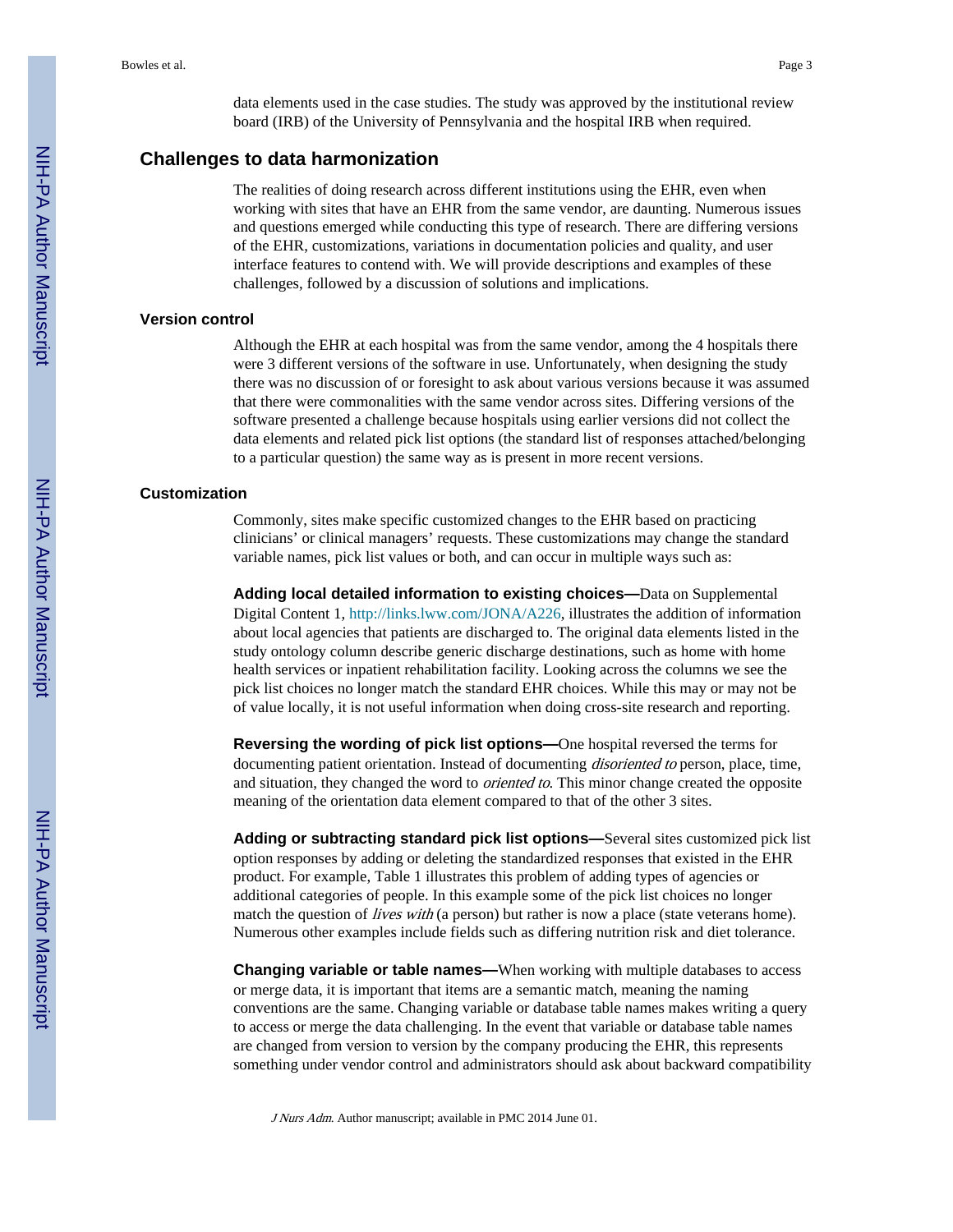(See Table, Supplemental Digital Content 2, example of variable or table names, [http://](http://links.lww.com/JONA/A227) [links.lww.com/JONA/A227](http://links.lww.com/JONA/A227)). These variations in table names affected the ability to use queries written at 1 site at other sites in an attempt to access the same variables. Queries in this study had to be re-written.

#### **Substituting different evidence based tools than what the product comes with**

**—**One of the sites inserted a different evidence based tool for assessing fall risk than the other 3 sites. Although they substituted another credible/evidence-based alternative, doing this is not recommended because it made the components of fall risk assessment noncomparable between sites. These customized changes jeopardize the opportunity to have standardized measures useful for research, quality improvement and benchmarking.

#### **Documentation Policies**

Variation in unit or hospital documentation policies can affect the quality and content of clinical EHR data. For example, in our study, 3 hospitals have a policy that fall risk is assessed on every shift. This policy assures that documentation of fall risk will be present in the database during a given time period. The remaining site does not mandate documentation of this data element so its presence is highly variable making it difficult to find. This issue resulted in missing data for 1 site which could have been used to evaluate opportunities for improvement of this nurse-sensitive outcome.

#### **Quality of documentation**

We have found several issues affecting the quality of documentation. First, the thoroughness of individual clinicians' documentation varies greatly (8-10). Clinicians may not value documentation or recognize that their data are being used for other purposes. Although most clinicians are very thorough and document each data element consistently, others are accepting of missing data or too busy to be consistently thorough. Clinicians often complain that documentation takes too long and the information is not used to support patient care or quality improvement (11). The 2nd issue is exacerbated when clinicians take shortcuts and enter free text rather than use pick list choices. This may result in redundant information, completely different responses that often don't relate to the question asked, or variations in spelling and abbreviation that are cumbersome to condense and code. This practice negates the value of structured, electronic data. Third, education about how to interpret the meaning/ intention of the EHR content is critical to assure reliable data entry among the various users. Unclear questions within the EHR will result in varied interpretations and therefore unreliable data and information.

#### **User Interface**

The design of the EHR user interface may also present a challenge. Depending on how the EHR presents the data to the user, important data elements could be missed. At one of our sites, an assessment of activities of daily living was hidden under other information and had to be brought forward by the clinician to present itself for documentation. If a clinician did not know this, or did not take the effort to make the item visible, it could be forgotten and never collected.

Further, although part of the system was designed to notify the clinician that their documentation was incomplete, we identified that this function was limited. It did not tell clinicians what was incomplete. Staff had to scroll through screens to find the missing item(s). Requiring this extra effort in a busy clinical setting is likely to result in noncompliance.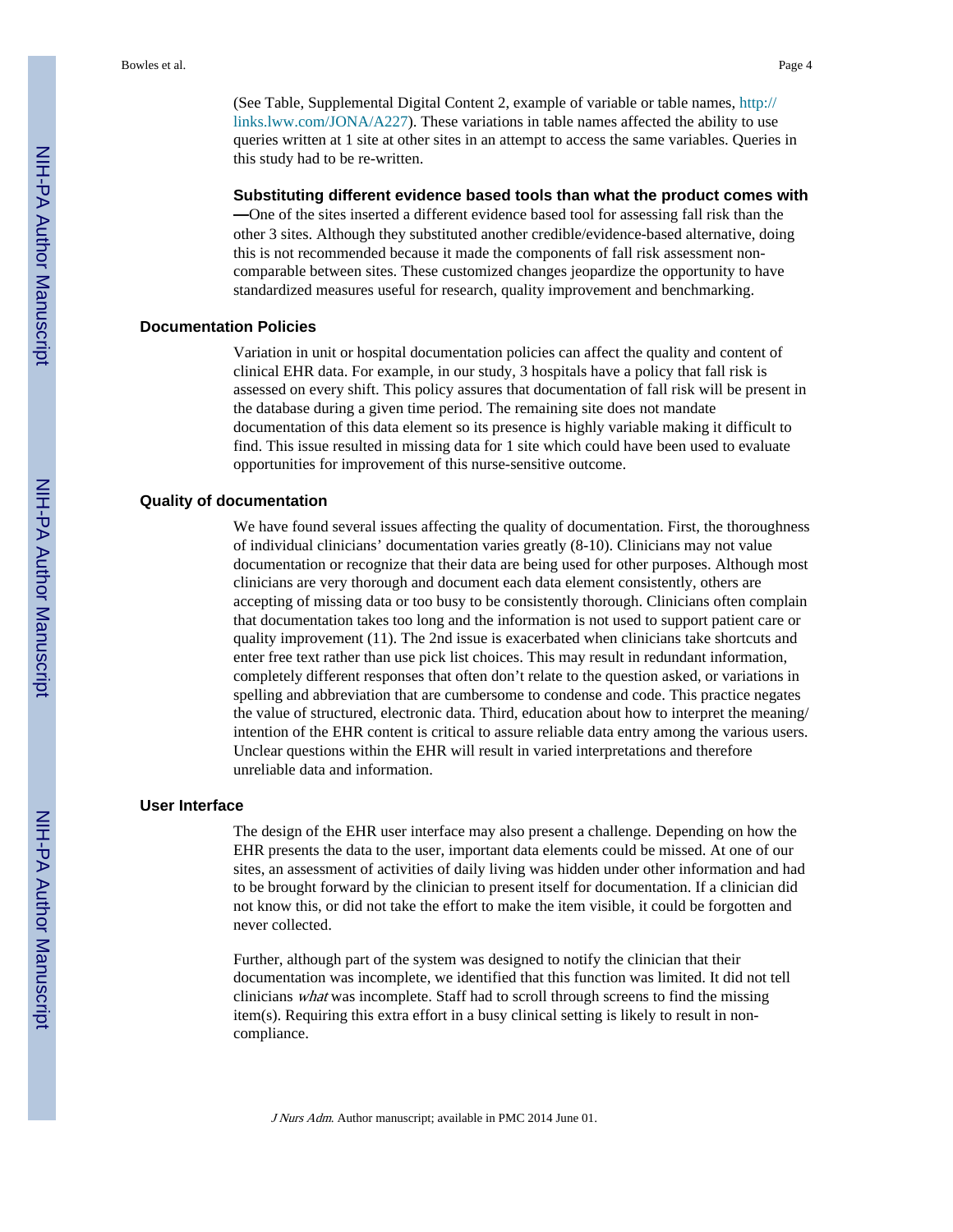#### **Solutions**

The challenges to data harmonization noted above required a huge amount of work to overcome. The 1st step was to work with the multiple hospital staff at each site, including informatics nurses, database architects, data analysts, and nurse leaders to determine where data elements were housed, how they were named, and when and how they were measured. Placing each variable and its pick list choices on a spreadsheet enabled us to see matches and differences across all sites. Our task was to harmonize and merge the data from all 4 sites into a single large database. To achieve that, table names, variable names, and pick list choices had to be congruent. Our solution was creation of our own ontology, or framework of standard terms, to map the disparate terms to (12). Ontology development requires consensus on the concept definitions and nomenclature standards (13) so the team held group meetings where word-for-word we reviewed the terms and came to consensus on how to map each term to the ontology. We called our ontology the gold standard. Next a unique identifier code was created for every data element in the data set mapping the term to the gold standard term (See Figure, Supplemental Digital Content 3, [http://links.lww.com/](http://links.lww.com/JONA/A228) [JONA/A228\)](http://links.lww.com/JONA/A228).

#### **Version control**

The ontology and subsequent mapping was our solution to harmonize data differences resulting from the various versions and customizations that occurred. Little can be done prospectively about version control, but being aware of it up front may have led us to choose different partners who were on the same software version. Also, mappings supplied by the vendors may provide backward compatibility among versions.

#### **Customization**

In contrast to version control, customization can be avoided. Users must be aware of the consequences of making unique changes to an EHR product sold by a leading information system vendor. These changes complicate or negate the ability to do research or quality measurement across systems. In fact, some sites also admitted that customization creates problems internally when they want to upgrade to a new version as all of their changes are lost and must be rebuilt. EHR customization could prevent users from upgrading and therefore miss out on potentially improved products. Although customization is always tempting to increase adoption of the EHR, when data are merged across systems, problems arise with mismatched terms and redundancy. Users must consider and be educated about these issues as we validate whether the customization is really necessary and creates added value worth these risks.

#### **Documentation policies**

The particular EHR vendor used by the 4 sites provides a venue for users to collaborate via a user's group. Participation in the user's group is highly recommended to gain insight into the care processes and experience of other sites. This communication among system users may decrease the variation in documentation policies that impact how the information system is used. Through collaborative problem solving, policies may be drafted that benefit research and quality improvement efforts that lead to meaningful use. Participation in our study helped the sites gain valuable insights they could share with others. Further, administrators and nurse leaders should consider the documentation policies in place and determine the frequency and requirements for important assessments regarding fall risk, pain, catheter use, depression, functional status, and pressure ulcer risk.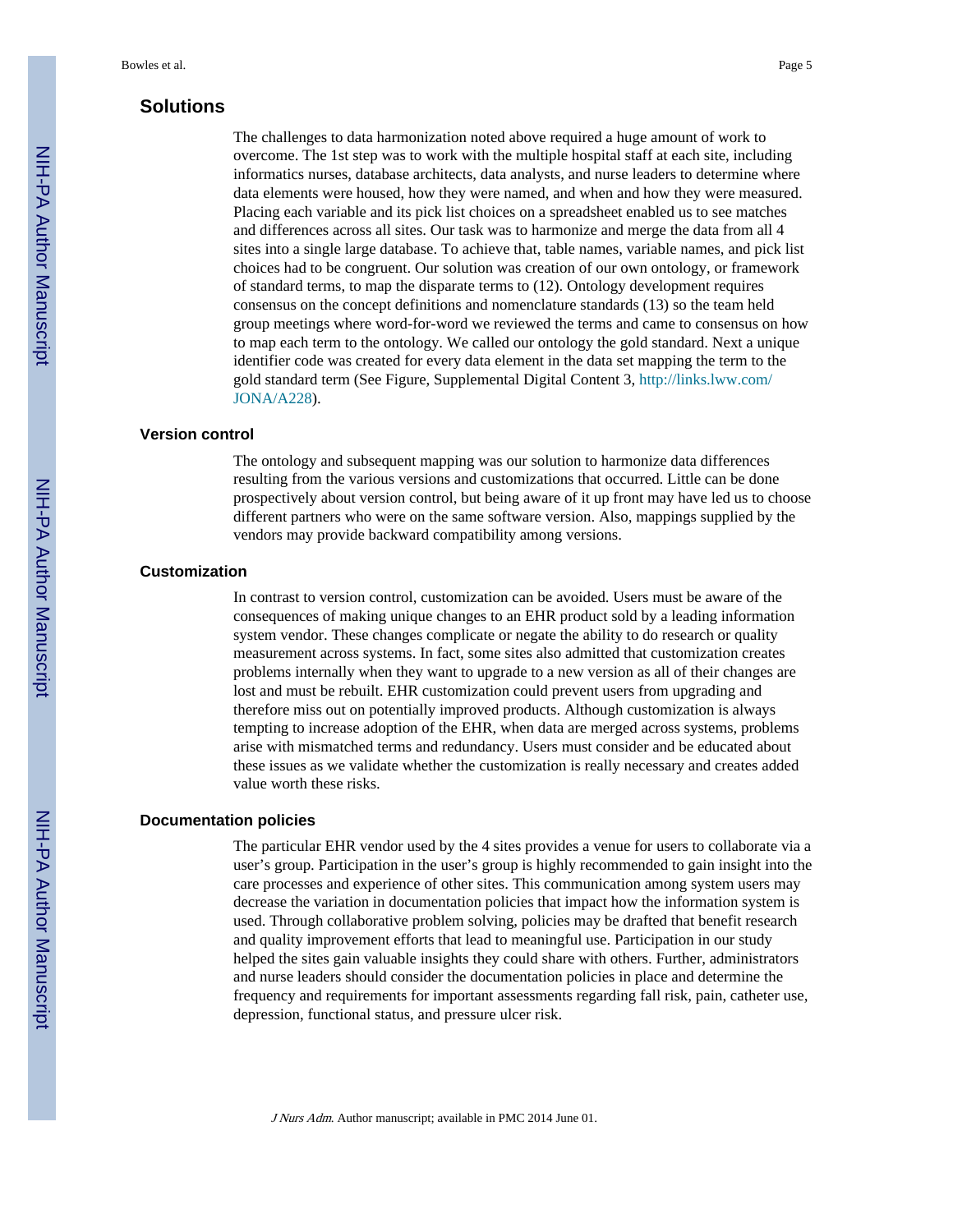#### **Quality of documentation**

The challenges to documentation quality were addressed by education, monitoring, and positive reinforcement. We held grand round presentations, used voice over PowerPoint and storyboard presentations to educate the nurses about the study. We provided pens with the slogan, *Nursing Documentation Makes a Difference*. We collaborated with unit committee leaders to serve as champions to monitor and encourage high quality documentation and recognition that nursing data was being put to use for improved patient care. For every step along the way we maintained a constant stream of communication via on-site visits, email communications, telephone and web conferencing. These efforts supported the study operations but are equally critical in general operations to assure high quality documentation for quality measurement. Administrators and nurse leaders should assess the evaluation plans that measure the completeness and accuracy of EHR documentation and determine the actions taken for improvement or maintenance.

#### **User Interface**

The impact of the user interface design on documentation workflow became evident during the study. Workflow is always a critical element in health information technology implementation and research (14,15). The way certain data elements were presented on the screen or the timing in the workflow of their appearance can affect the quality of the data. We addressed this issue by altering the screen configuration so that buried items were brought forward so that the clinician was aware of them. The sites we worked with were unaware that, because of the EHR design, a patient could be discharged from their care without having their function for activities of daily living measured. Administrators and nurse leaders should request a review of the screen placement of critical data elements while considering how it prompts the user to ask questions and complete the data entry. They should also request periodic reports on the completeness of documentation. Education was critical to identify where the data elements were located and how to interpret and answer them.

#### **Implications**

The lessons learned in this multi-site study are generalizable to clinical information consumers. Take home messages include; 1) avoid local customization; 2) participate and set policies within the wider user's group; 3) educate the nurses to value their contribution to quality documentation and make them aware their data is being used for larger purposes; and 4) critically review the design of the system for workflow issues that may impact quality. Since users of clinical information systems are usually unaware of database principles regarding the naming, storage, and retrieval of patient information (16), the experiences described above provide administrators and nurse leaders with several real life examples of how day-to-day documentation practices can impact research and process improvement. Due to a lack of standardization between and among clinical information systems world-wide, many complex processes must be undertaken to resolve discrepancies (4,13,17). Forethought about these issues is critical to simplify and avoid these costly errors.

In addition, we make 4 more recommendations. One, to meet meaningful use criteria, most health systems are building data warehouses to facilitate the storage, retrieval, and transfer of essential clinical data as needed to answer research and quality questions (18). It is imperative that data collected by nurses are also housed in the warehouses to assure inclusion with other essential EHR data elements to tell the complete story of a patient's health care needs and effectiveness of interventions. Second, administrators must appoint representatives to health system information technology committees to inform decisions about which data elements are important for measurement of nursing effectiveness. Critical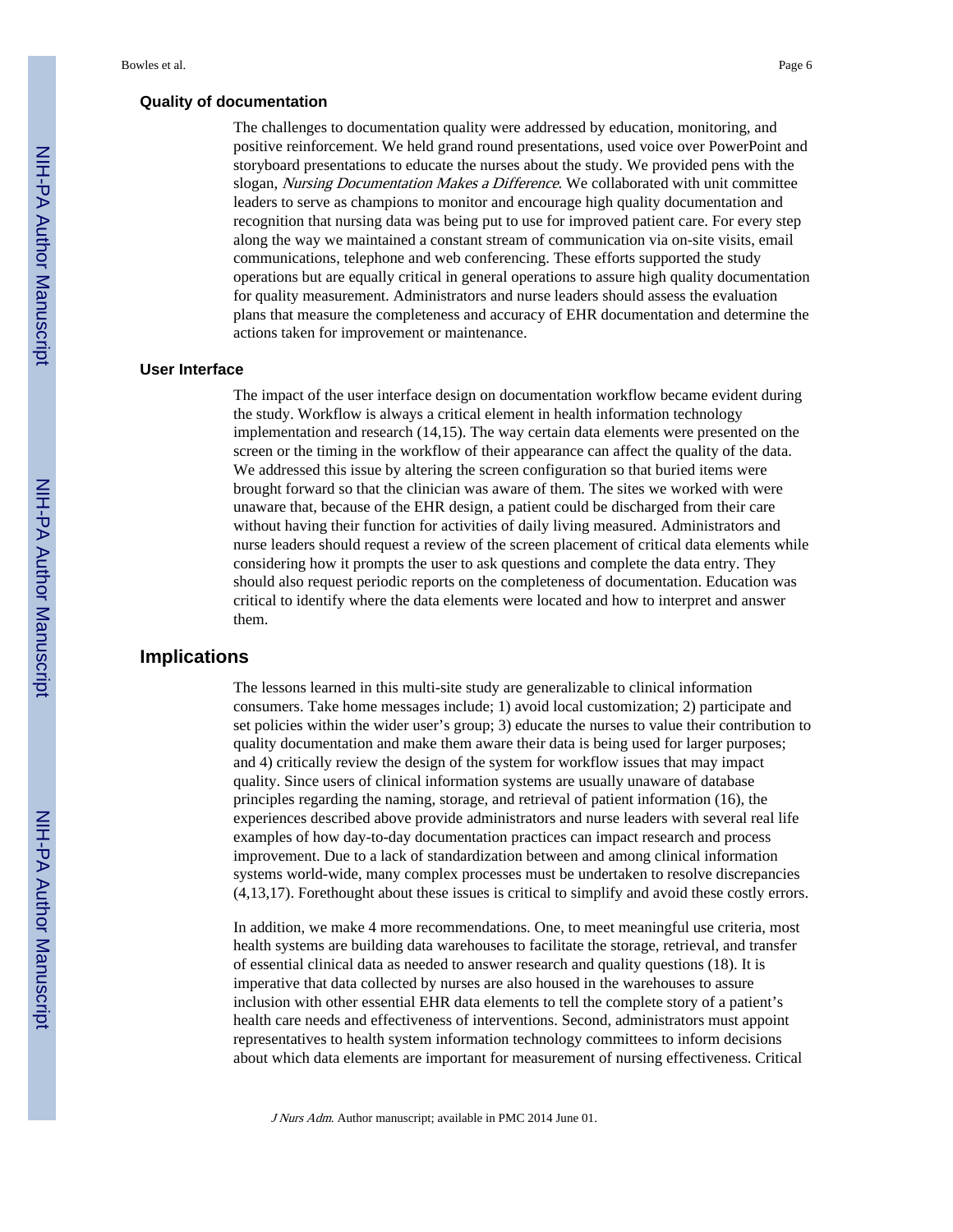review of the content, and understanding the location and meaning of data elements in the nursing documentation system provides essential information to inform these decisions. Next, administrators are highly encouraged to seek the purchase of information systems that use standardized languages mapped to a reference terminology such as SNOMED CT (19) or the 3M Healthcare Data Dictionary (20). To date, most vendors have not widely incorporated the standardized languages for nursing documentation such as the Omaha System (21), Clinical Care Classification (22) or the North American Nursing Diagnoses Association (23). Use of a standardized language already mapped to the information system reference terminology will eliminate the costly and time consuming step of building the ontology and completing the mapping required for our project. Using standards is a global recommendation to facilitate data sharing and interoperability (24). Thus we recommend that EHR developers utilize the recommended standardized languages for nursing documentation and that locally we adhere to the standards to avoid the challenges experienced and discussed herein. Finally, we suggest the addition of a guiding principle to the Guiding Principles for the Nurse Executive to Enhance Clinical Outcomes by Leveraging Technology (25). Nurse executives clearly recognize that their organizations are part of a larger community of health systems, and this guiding principal should apply to how information technology is managed in terms of changes made to the EHR and the documentation policies created and applied. We want to avoid creating silos of data customized specifically for local applications. The costs of harmonizing such data after the fact are high in terms of time and labor and the lengthy process impedes our ability to use the EHR as a rich data source to do research and quality improvement.

#### **Supplementary Material**

Refer to Web version on PubMed Central for supplementary material.

#### **Acknowledgments**

The project described was supported by Award Number R01NR007674 from the National Institute of Nursing Research. The content is solely the responsibility of the authors and does not necessarily represent the official views of the National Institute of Nursing Research or the National Institutes of Health.

The authors thank the nursing leadership and information systems personnel at the 4 hospitals for their support and perseverance in completing the data retrieval process.

#### **References**

- 1. Hayrinen K, Saranto K, Nykanen P. Definition, structure, content, use and impacts of electronic health records: A review of the research literature. Int J Med Inform. 2008; 77(5):291–304. [PubMed: 17951106]
- 2. Office of the National Coordinator for Health Information Technology (ONC), Department of Health and Human Services. Health Information Technology: Standards, Implementation Specifications, and Certification Criteria for Electronic Health Record Technology, 2014 Edition; Revisions to the Permanent Certification Program for Health Information Technology. Federal Register. 2012; 77(171):54163–54292. [PubMed: 22946139]
- 3. Institute of Medicine. Digital Infrastructure for the Learning Health System: The Foundation for Continuous Improvement in Health and Health Care: Workshop Series Summary. Grossmann, C.; Powers, B.; McGinnis, JM., editors. National Academies Press; Washington, DC: 2011.
- 4. Safran C, Bloomrosen M, Hammond WE, et al. Toward a national framework for the secondary use of health data: An american medical informatics association white paper. J Am Med Inform Assoc. 2007; 14(1):1–9. [PubMed: 17077452]
- 5. Neumann, EK. Semantic harmonization: the power and limitation of ontologies. In: Alterovitz, G.; Ramoni, M., editors. Knowledge-Based Bioinformatics: From Analysis to Interpretation. John Wiley & Sons, Ltd; Chichester, UK: 2010.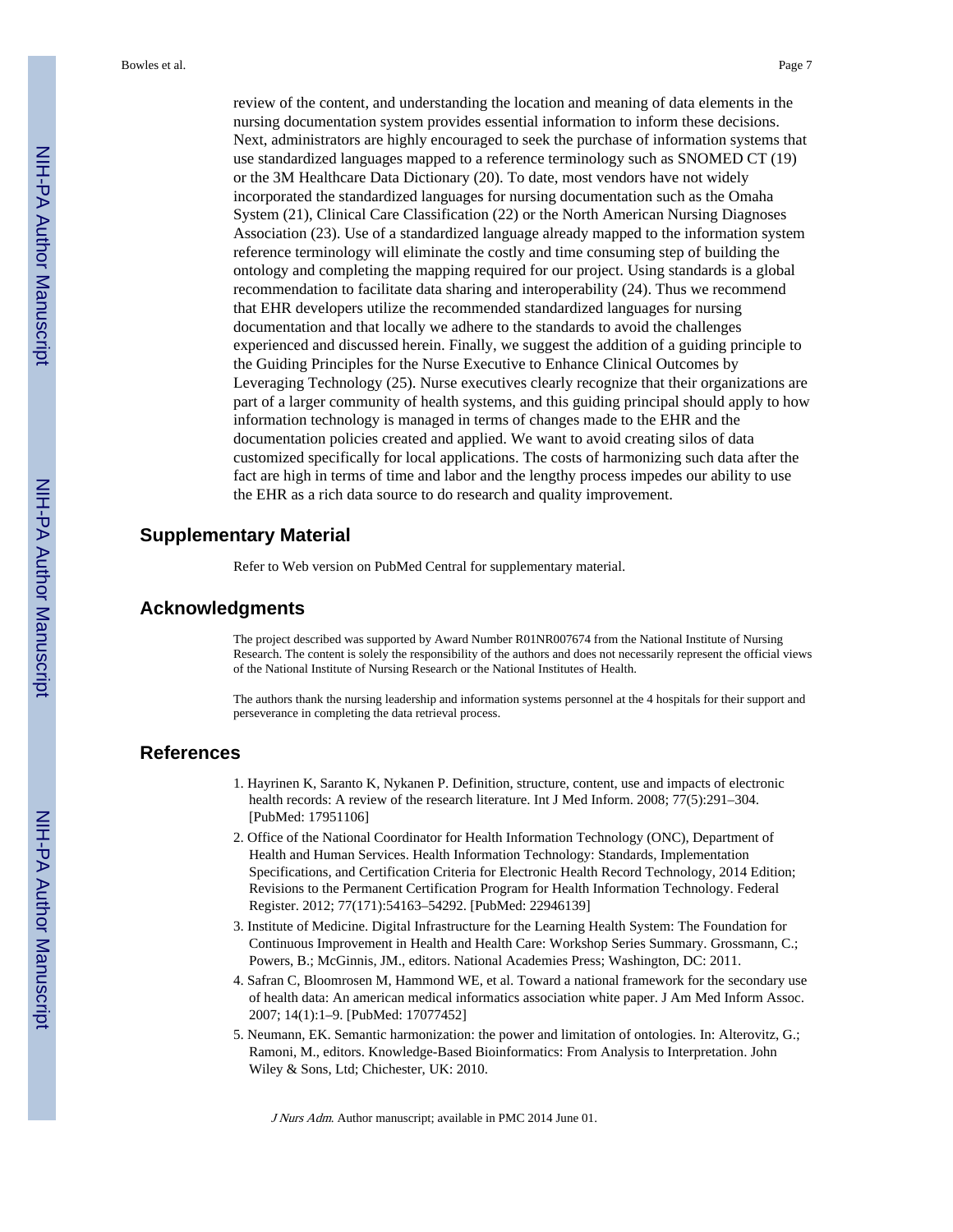- 6. Greenes, RA. Clinical Decision Support: The Road Ahead. 1st ed.. Elsevier Academic Press; Waltham, MA: 2007.
- 7. Osheroff, JA.; Teich, JM.; Levick, D., et al. Improving Outcomes with Clinical Decision Support: An Implementer's Guide. 2nd ed.. Healthcare Information and Management Systems Society; Chicago, IL: 2012.
- 8. Carroll AE, Tarczy-Hornoch P, O'Reilly E, Christakis DA. Resident documentation discrepancies in a neonatal intensive care unit. Pediatrics. 2003; 111(5 Pt 1):976–980. [PubMed: 12728074]
- 9. Jefferies D, Johnson M, Griffiths R. A meta-study of the essentials of quality nursing documentation. Int J Nurs Pract. 2010; 16(2):112–124. [PubMed: 20487056]
- 10. Samuels JG, Fetzer S. Pain management documentation quality as a reflection of nurses' clinical judgment. J Nurs Care Qual. 2009; 24(3):223–231. [PubMed: 19525763]
- 11. Jones, SS.; Koppel, R.; Ridgely, MS.; Palen, TE.; Wu, S.; Harrison, MI. Guide to Reducing Unintended Consequences of Electronic Health Records. Agency for Healthcare Research and Reform; Rockville, MD: 2011.
- 12. Yu AC. Methods in biomedical ontology. J Biomed Inform. 2006; 39(3):252–266. [PubMed: 16387553]
- 13. Schuurman N, Leszczynski A. A method to map heterogeneity between near but non-equivalent semantic attributes in multiple health data registries. Health Informatics J. 2008; 14(1):39–57. [PubMed: 18258674]
- 14. Menachemi N, Collum TH. Benefits and drawbacks of electronic health record systems. Risk Manag Healthc Policy. 2011; 4:47–55. [PubMed: 22312227]
- 15. Russ AL, Saleem JJ, Justice CF, Woodward-Hagg H, Woodbridge PA, Doebbeling BN. Electronic health information in use: Characteristics that support employee workflow and patient care. Health Informatics J. 2010; 16(4):287–305. [PubMed: 21216808]
- 16. Branson A, Hauer T, McClatchey R, Rogulin D, Shamdasani J. A data model for integrating heterogeneous medical data in the health-e-child project. Stud Health Technol Inform. 2008; 138:13–23. [PubMed: 18560104]
- 17. Shi, Y.; Liu, X.; Xu, Y.; Ji, Z. Semantic-based data integration model applied to heterogeneous medical information system; The 2nd International Conference on Computer and Automation Engineering (ICCAE); Singapore. 2010; Singapore: Nanyang Technological University; p. 624-628.
- 18. Chaudhuri S, Dayal U. An overview of data warehousing and OLAP technology. ACM SIGMOD record. 1997; 26(1):65–74.
- 19. International Health Terminology Standards Development Organisation. SNOMED CT. 2012. Available at:<http://www.ihtsdo.org/snomed-ct/> [Accessed November 12, 2012]
- 20. Healthcare Informatics. The Vocabulary of Interoperability: An Interview with Dr. Hon Pak, former U.S. Army CIO. Healthcare Informatics; Jun-Jul. 2012 p. 53-54.
- 21. Martin, KS. The Omaha System: A Key to Practice, Documentation, and Information Management. 2nd ed.. Elsevier Saunders; St Louis, MO: 2005.
- 22. Saba VK. Nursing classifications: Home health care classification system (HHCC): An overview. Online J Issues Nurs. 2002; 7(3):9. [PubMed: 12410634]
- 23. NANDA International. NANDA-I, NIC and NOC for Safe Patient Care. Available at: [http://](http://www.nanda.org/NNN.aspx) [www.nanda.org/NNN.aspx](http://www.nanda.org/NNN.aspx) [Accessed November 8, 2012]
- 24. World Health Organization. Workshop on semantic interoperability prerequisites for efficient ehealth systems: Initial considerations. Available at: [http://www.who.int/classifications/](http://www.who.int/classifications/terminology/prerequisites.pdf) [terminology/prerequisites.pdf.](http://www.who.int/classifications/terminology/prerequisites.pdf) Updated January 31, 2005 [Accessed November 8, 2012]
- 25. American Association of Nurse Executives. AONE Guiding Principles for the nurse executive to enhance clinical outcomes by leveraging technology. Mar 6. 2009 Available at: [http://](http://www.aone.org/resources/PDFs/AONE_GP_Leveraging_Technology.pdf) [www.aone.org/resources/PDFs/AONE\\_GP\\_Leveraging\\_Technology.pdf2](http://www.aone.org/resources/PDFs/AONE_GP_Leveraging_Technology.pdf)013